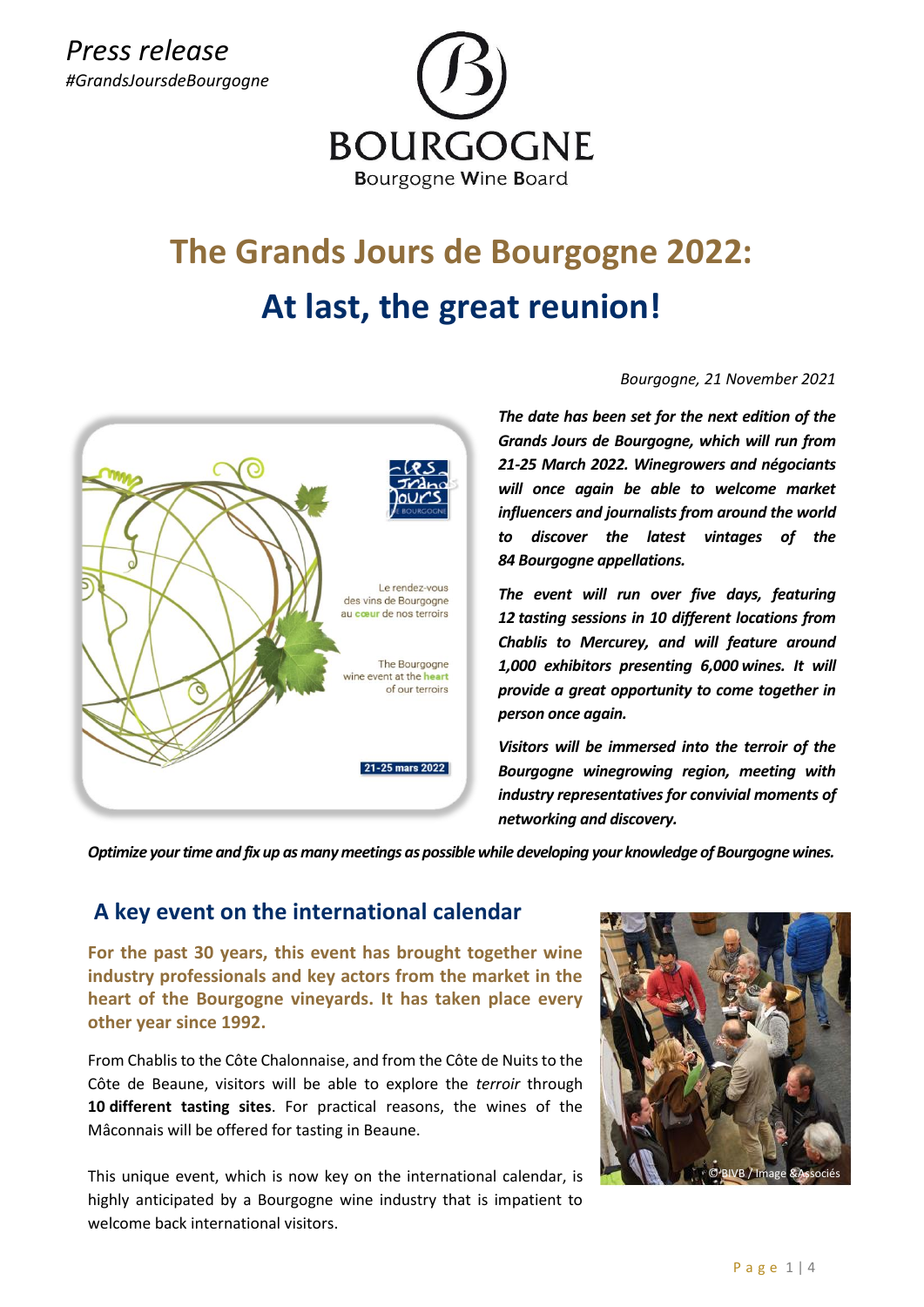

### **Key figures from the 2018 edition**

- 2,311 visitors including 51% first-timers
- More than 10,000 total entries
- 14 tasting locations

 $0.6%$ 

- 1,088 exhibitors, up 6.6 % over 2016
- 93% market influencers and 7% journalists

742%

 $0.3$ 

• 43% French visitors and 57% foreign visitors with 49 different nationalities **The breakdown of visitors by professional category in 2018 was similar to that for the 2016 edition, with a majority of importers (30%) followed by representatives of wine stores and specialist boutiques (21%).**



*Origins of visitors to the Grands Jours de Bourgogne in 2018 Visitors in 2018 by professional category*

# **Registration and preparation**

# **The new [www.grands-jours-bourgogne.com](http://www.grands-jours-bourgogne.com/) website in both French and English has been designed to work equally well on mobile and PC, and has the answers to all your questions.**

A dedicated space allows to pre-register for tastings from early December through to 12 March.

Once your registration is validated, you will receive your badge by email. You can print it in advance, saving time at the entrance to tastings.

A list of exhibitors will be uploaded and updated as they sign up for the event.

9



Visitors can search by appellation, event, export country, and so on, and then print the results in advance of the show.

The "Useful information" section provides you with all the information you need to prepare for your trip. In just a few clicks, you can access different sections full of information on a wide range of subjects such as glasses, badges, and shuttles, along with accommodation information.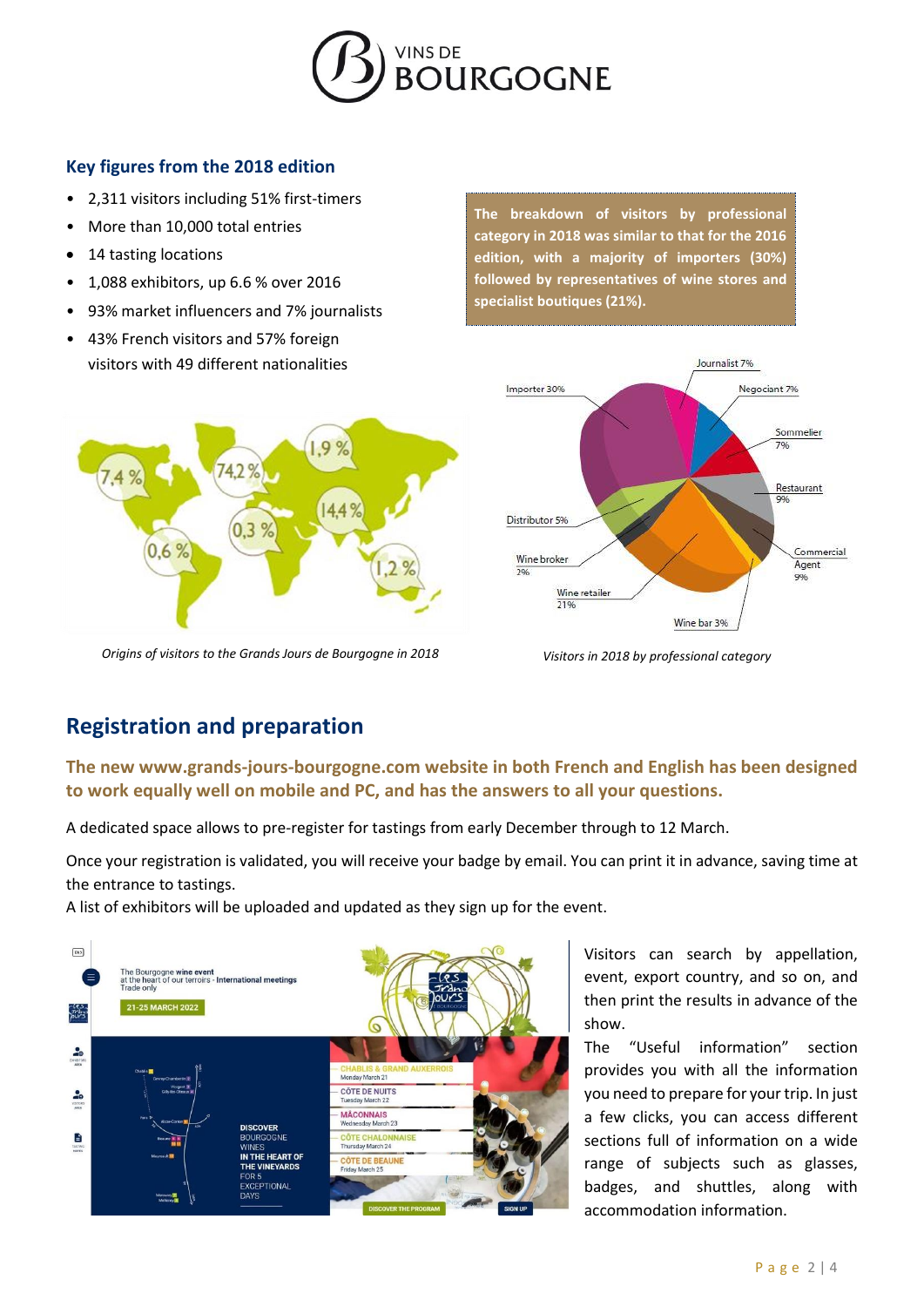

The **"News"** section helps keep you up to date with changing protocols and measures put into place to protect the health of participants.

| EN>                             | <b>NEWS</b> |                                                                                                                                              |                                                                                                                             |
|---------------------------------|-------------|----------------------------------------------------------------------------------------------------------------------------------------------|-----------------------------------------------------------------------------------------------------------------------------|
| Ξ                               |             | Zoom on a region - Côte Chalonnaise and Couchois<br>The Côte Chalonnaise and the Couchois: historical winegrowing<br>terroir.<br>Read more > | Zoom on a region: Châtillonnais<br>The Châtillonnais: the kingdom of Crémant de Bourgogne.<br>Read more >                   |
| ăΘ                              |             | Zoom on a region: Mâconnais<br>The Mâconnais: the southernmost entry point to the Bourgogne<br>winegrowing region.<br>Read more >            | <b>Bourgogne Maps</b><br>An interactive atlas of Bourgogne maps.<br>Read more >                                             |
| EXHIBITORS<br><b>AREA</b><br>÷۰ |             | See the program<br>Prepare your trip with the new program.                                                                                   | The 2020 vintage in Bourgogne<br>A great classic, the result of a unique year.                                              |
| <b>VISITORS</b><br><b>AREA</b>  |             | Read more ><br>The 2019 vintage in Bourgogne<br>The magic of years ending with a 9.                                                          | Read more ><br>Online registration opening in December 2021<br>Find the next Grands Jours de Bourgogne from the 21st to the |
| E<br>TASTING<br><b>NOTES</b>    |             | Read more >                                                                                                                                  | 25th of March 2022. Online registration and information will be<br>available from december 2021.<br>Read more >             |
|                                 |             | Grands Jours de Bourgogne 2022 : Save the date<br>Save the date of the next Grands Jours de Bourgogne: 21-25<br>March 2022.<br>Read more >   |                                                                                                                             |

# **Services available at the event**

#### **Free shuttle busses to help you get around and limit the environmental impact of the event**

A fleet of shuttle busses will be available for visitors from Tuesday to Friday, providing quick access from Beaune to the different tasting locations.

**Note**: Shuttle timetables will be available online from February onwards. There will be no shuttle buses between Chablis and Beaune.

#### **Print your badge and save time**

For a more efficient service and to facilitate getting around the event, visitors can print their badges in advance for faster access to tasting. Badges can also be printed off from terminals at the entrance of each tasting location to help attendees save as much of their precious time as possible.

#### **A digital business card for better networking**

A personalized QR code on visitor badges makes it simple to share contact details. Simply scan the code with a smartphone to instantly download the wearer's info.

Each exhibitor will also have a personalized QR code on their stand. Visitors can easily scan the code to access the exhibitor's webpage, find their contact details, and see a complete list of the wines they are presenting.

#### **NEW FOR 2022: An app to replace tasting notebooks**

The app can be used to record tasting notes, either via voice recordings or text input, to store photos, and to register the contact details of different producers. This personalized digital tasting notebook will centralize all your data, and once the data is downloaded, it can also be used offline.